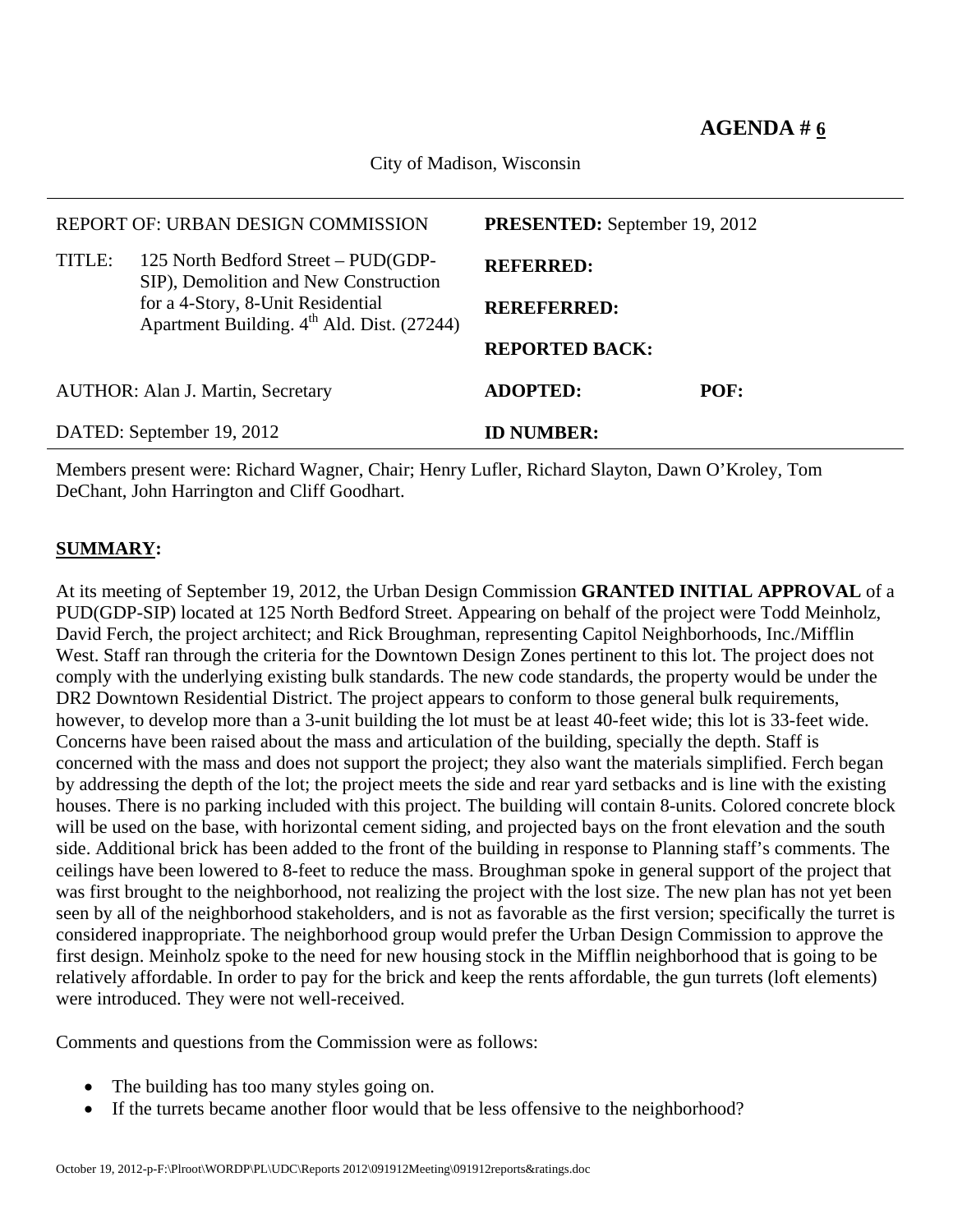- o This is a non-elevator building and if we add another story we'll have to put an elevator in. I can put this turret (mezzanine) on here.
- That building reminds me more of a dormitory. It fits in a different neighborhood context.
- I really like the idea of redeveloping these single-family lots. The scale of development is something the City needs; this fit is great. I'm wondering what happens when the entire block turns into this size and type development. What do we do when we've created these alleys between all of the lots?
	- o It was communicated to me after submittal that Planning wants to go in the direction of bigger buildings on bigger lots. That was not communicated prior to submittal and we got that same comment from Brad Murphy: "we don't want a neighborhood full of these buildings." Having said that, this process was started before the City decided that. It sounds to me like there will not be more of these because Planning staff does not want them.
- A few of these little ones in here with some bigger buildings around them might add some interest to the area.
- I'm willing to let the Plan Commission and Common Council work out the bigger issue.
	- o The fifth floor is not something I was looking for. It was in response to "we need more brick, we need more brick" and I need to pay for that somehow.
- Maybe do some mansard up there to make it look different. I think until we can see the whole thing in perspective from both sides, it's really hard to judge what the design is.
- If we were to grant an initial approval, saying the mass is appropriate, either one is appropriate (design), does it need to get to Plan Commission to get it back to us?
	- o Staff responded: if we say the Plan Commission must decide on the bigger issues.
- I would like to get rid of the fifth floor. We can pass the motion like that and ask the Plan Commission to weigh in on the larger issues, rather than have us fine-tune the design.
	- o So we're looking at taking off the fifth floor? The way I was able to pay for all the brick was by adding the fifth floor.

I don't think this Commission feels the need for all of that brick.

You can come back with a final design. But until we can get some of the other issues resolved, you can't be back here for final design issues. If we give initial approval we can ask the Plan Commission to weigh in on the other planning issues related to this project before we would consider the final, which would then reduce the amount of brick, etc.

## **ACTION:**

On a motion by O'Kroley, seconded by Slayton, the Urban Design Commission **GRANTED INITIAL APPROVAL**. The motion was passed on a vote of (5-1) with Harrington voting no. The motion provided for approval of the building of this mass and scale with four-stories, with materials changes and modifications to both building types provided with revised plans to be presented back to the neighborhood and that the Plan Commission decide on land use base issues that effect this project before any further consideration by the Urban Design Commission.

After the Commission acts on an application, individual Commissioners rate the overall design on a scale of 1 to 10, including any changes required by the Commission. The ratings are for information only. They are not used to decide whether the project should be approved. The scale is  $1 =$  complete failure;  $2 =$  critically bad;  $3 =$ very poor;  $4 =$  poor;  $5 =$  fair;  $6 =$  good;  $7 =$  very good;  $8 =$  excellent;  $9 =$  superior; and  $10 =$  outstanding. The overall ratings for this project are 4, 4.5, 5, 5 and 6.5.